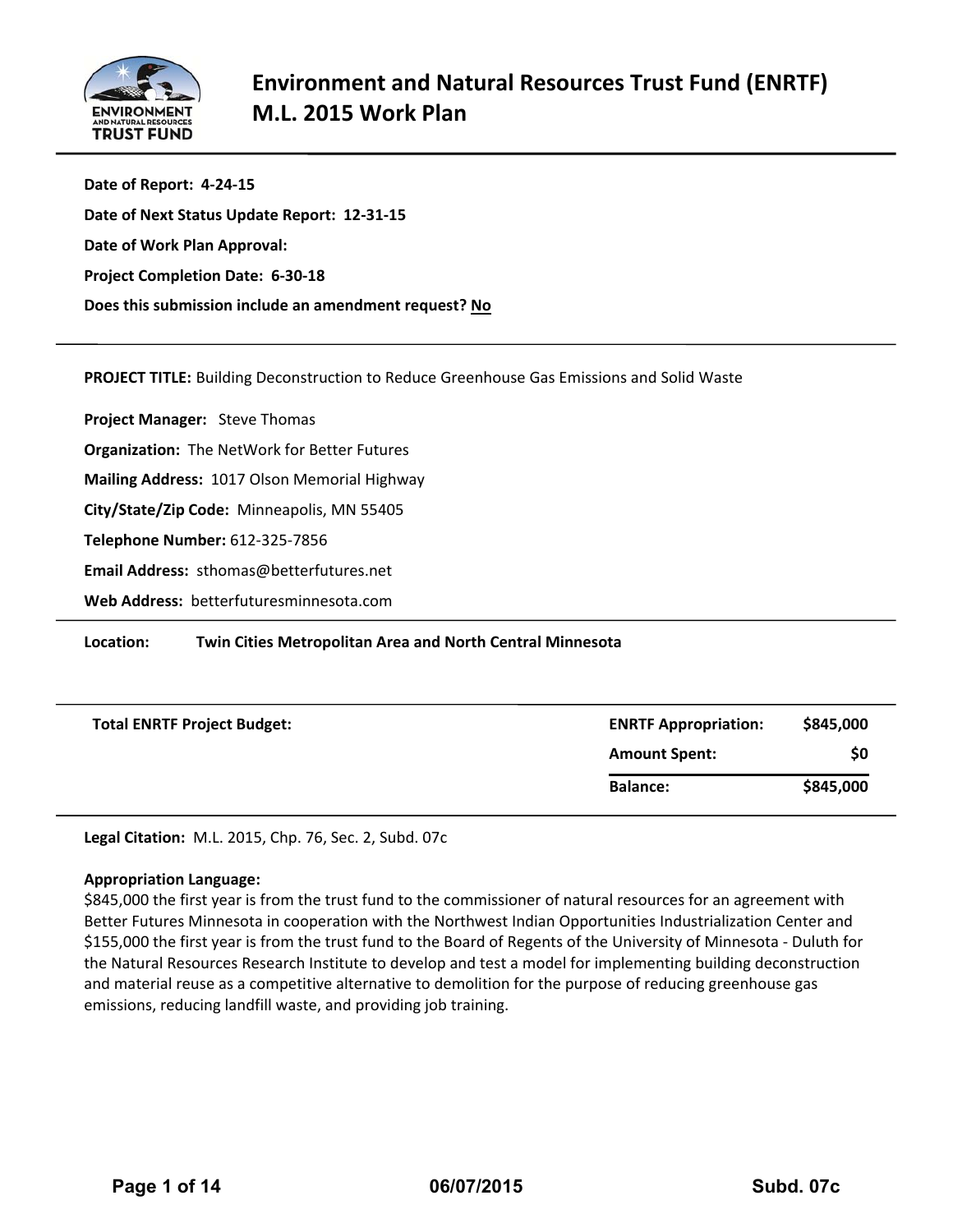# **I. PROJECT TITLE:** Building Deconstruction to Reduce Greenhouse Gas Emissions and Solid Waste

#### **II. PROJECT STATEMENT:**

This project will establish deconstruction as an alternative to demolition and develop viable techniques for reducing greenhouse gas emissions and the amount of reusable building materials buried in landfills. The U.S. EPA estimates that construction and demolition debris is the second largest component of our waste stream, just behind municipal solid waste. Only 20‐30 percent of this waste is recycled. One goal for this project is to deconstruct at least 30 buildings over a two year period. We estimate that the environmental impact of this effort is projected to: reduce carbon dioxide (CO2) emissions by 900 metric tons, reduce the emission of methane gas (CH4) by 45 tons, conserve the equivalent of 6,400 MMBTUs of energy, and divert 2,600 tons of building material from landfills.

As summarized by The Institute for Local Self‐Reliance, deconstruction is the systematic disassembly of a building, with the purpose of recovering valuable materials for reuse or manufacturing into new products. By reducing waste, deconstruction also reduces greenhouse gas emissions and abates the need for new landfills and incinerators. It helps to steer the construction and demolition industry towards sustainability and reuse. It reduces the industry's consumption of virgin materials, helps preserve natural resources, and protects the environment from pollution related to extraction, processing, and disposal of raw materials.

The goals for this project are to: (1) Test and fully develop effective techniques and incentives for deconstructing buildings; (2) Develop and build value‐added products and sustainable markets for the range of reusable materials recovered; and, (3) Document the environmental, social, and economic benefits of deconstruction, including reduced greenhouse gas emissions, reduced landfill use, and the reuse of natural resources. These goals will be achieved by: (1) Developing efficient techniques for deconstructing buildings safely; (2) Promoting deconstruction as alternative to demolition and establishing a marketplace for reclaimed materials; (3) Creating and manufacturing products made from reclaimed materials; (4) Calculating the environmental impact of this project and deconstruction work.

This endeavor is a partnership between Better Futures Minnesota (Minneapolis), the Northwest Indian OIC (Bemidji), and the Natural Resources Research Institute (NRRI) at the University of Minnesota Duluth. To advance this project and achieve the outcomes outlined in the work plan, the partners intend to meet monthly via conference call and hold face to face meetings each quarter.

Better Futures will: serve as the project manager; take the lead on testing and refining efficient techniques for taking apart buildings; take the lead on educating Tribal, local, county and State government agencies about the practice and benefits of deconstruction and work with these entities to implement incentives, policies and practices that promote deconstruction as an environmentally beneficial alternative to demolition; deconstruct up to 20 uninhabitable properties in various states of condition; and, work with the NRRI to develop and test products that can be manufactured from reclaimed materials. \$503,397 of the ENRTF appropriation is allocated to cover Better Futures' projected expenses.

The Northwest Indian OIC will: help test and inform the development of efficient techniques for taking apart buildings in North Central Minnesota; hire, train, and supervise NW OIC crew chief and workers; work with Tribal, State, county, and local agencies to implement incentives, policies and practices that promote deconstruction as an environmentally beneficial alternative to demolition; and, deconstruct up to 10 uninhabitable properties in various states of condition. \$341,603 of the ENRTF appropriation is allocated to cover Northwest Indian OIC's projected expenses.

The Natural Resources Research Institute (NRRI) at the University of Minnesota Duluth will: inform the development of techniques that maximize the quality and quantity of materials harvested from buildings that are in various states of condition and assess the value, quality, and quantity of materials harvested; identify or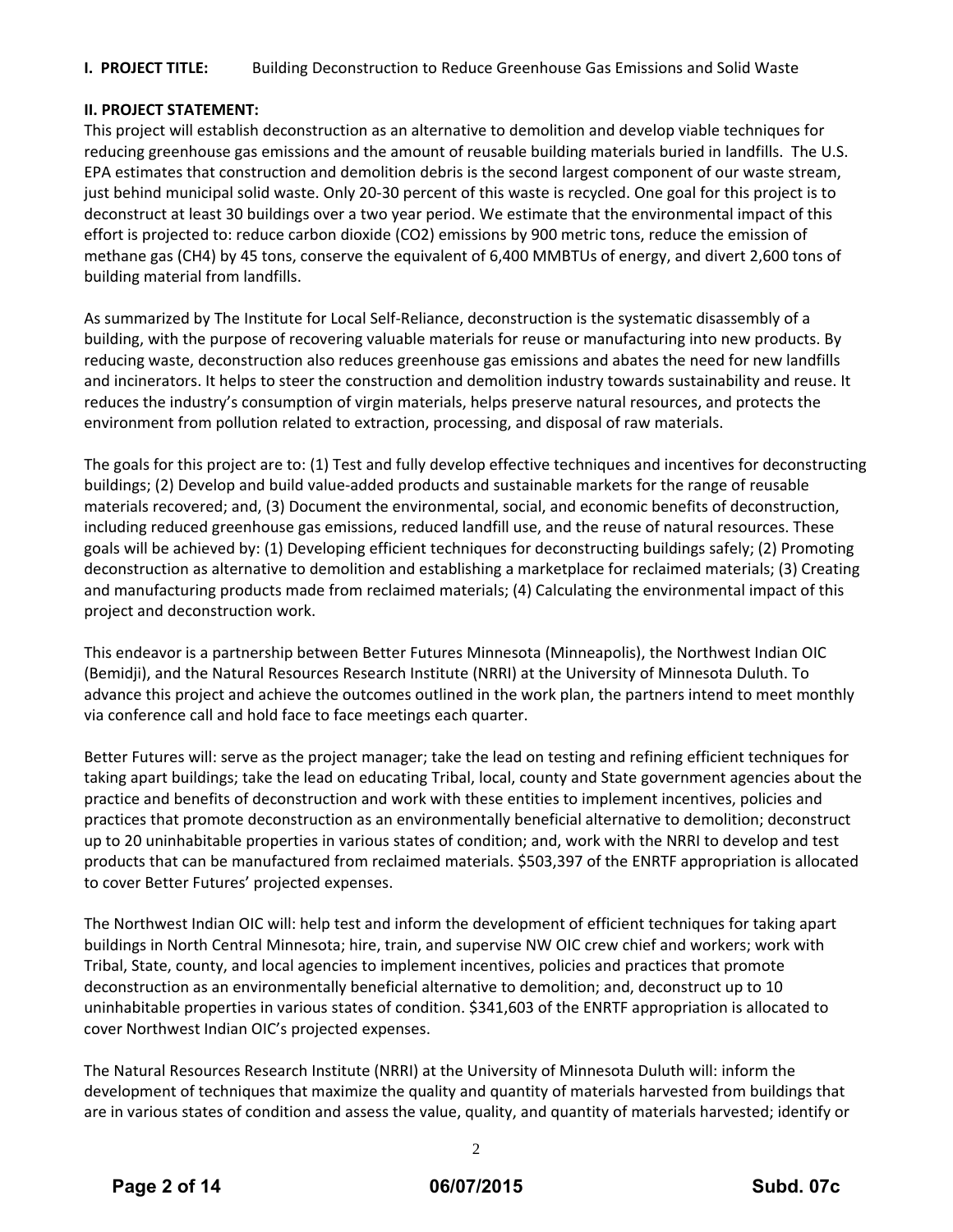develop a tool for calculating the yield and environmental impact of materials harvested from buildings, including reduced greenhouse gas emissions, energy savings, reduced landfill use, and the reuse of natural resources; and build prototypes and test products that can be manufactured from reclaimed materials. \$155,000 of the ENRTF appropriation is being appropriated directly to NRRI to cover its projected expenses.

# **III. OVERALL PROJECT STATUS UPDATES:**

**Project Status as of December 31, 2015:**

**Project Status as of June 30, 2016:**

**Project Status as of December 31, 2016:**

**Project Status as of June 30, 2017:**

**Project Status as of December 31, 2017:**

**Overall Project Outcomes and Results:**

**IV. PROJECT ACTIVITIES AND OUTCOMES:**

# **ACTIVITY 1: Develop efficient techniques for deconstructing tribal, publically‐owned, or uninhabitable buildings safely**

#### **Description:**

One key strategy for making deconstruction a cost‐effective alternative to demolition is demonstrating viable, safe techniques for dismantling a building. In addition, as proponents of deconstruction, the partners must document the yield, value, and quality of the materials diverted. Accordingly, the tasks and outcomes in this area of activity are aimed at testing and refining techniques for maximizing the yield, quality, and value of material diverted from landfills either through recycling or reuse. The objective of maximizing yield and value of material diverted must be balanced with the cost of time and labor required to meet this objective.

Diverting the maximum amount of building materials from landfills generates significant environmental benefits. For example, the deconstruction of a 2000 square foot house in 2014 produced the following benefits: 82%, or 88 tons of the building was recycled or reused and this effort averted the emission of 33 metric tons of carbon dioxide and 1.5 metric tons of methane gas. This reduction in emissions is equivalent to conserving 211 MMBTUs of energy.

Better Futures and the NWIOIC will take apart in a methodical manner at least 30 Tribal, publically‐owned, or uninhabitable buildings that are in various stages of condition (i.e. fully intact to partially damaged). These projects will be used to continuously refine deconstruction and material processing techniques during the course of this project. Better Futures and NWIOIC will also use the practical experience from these projects to develop and refine protocols that help workers maximize the yield, quality, and value of material harvested from each building. A related task is that partners will test a range of techniques for processing the material harvested to achieve the greatest value from recycling or reuse. NRRI (as outlined in their work plan) will be helping Better Futures and NWIOIC with assessing the value, quality and quantity of materials harvested.

This in‐the‐field, project experience will enable Better Futures and the NWIOIC to update and finalize an operating manual and safety protocols. In addition, all workers will receive training with credentialing related to safety, product identification, and harvesting techniques to maximize yield, value, and quality during the

3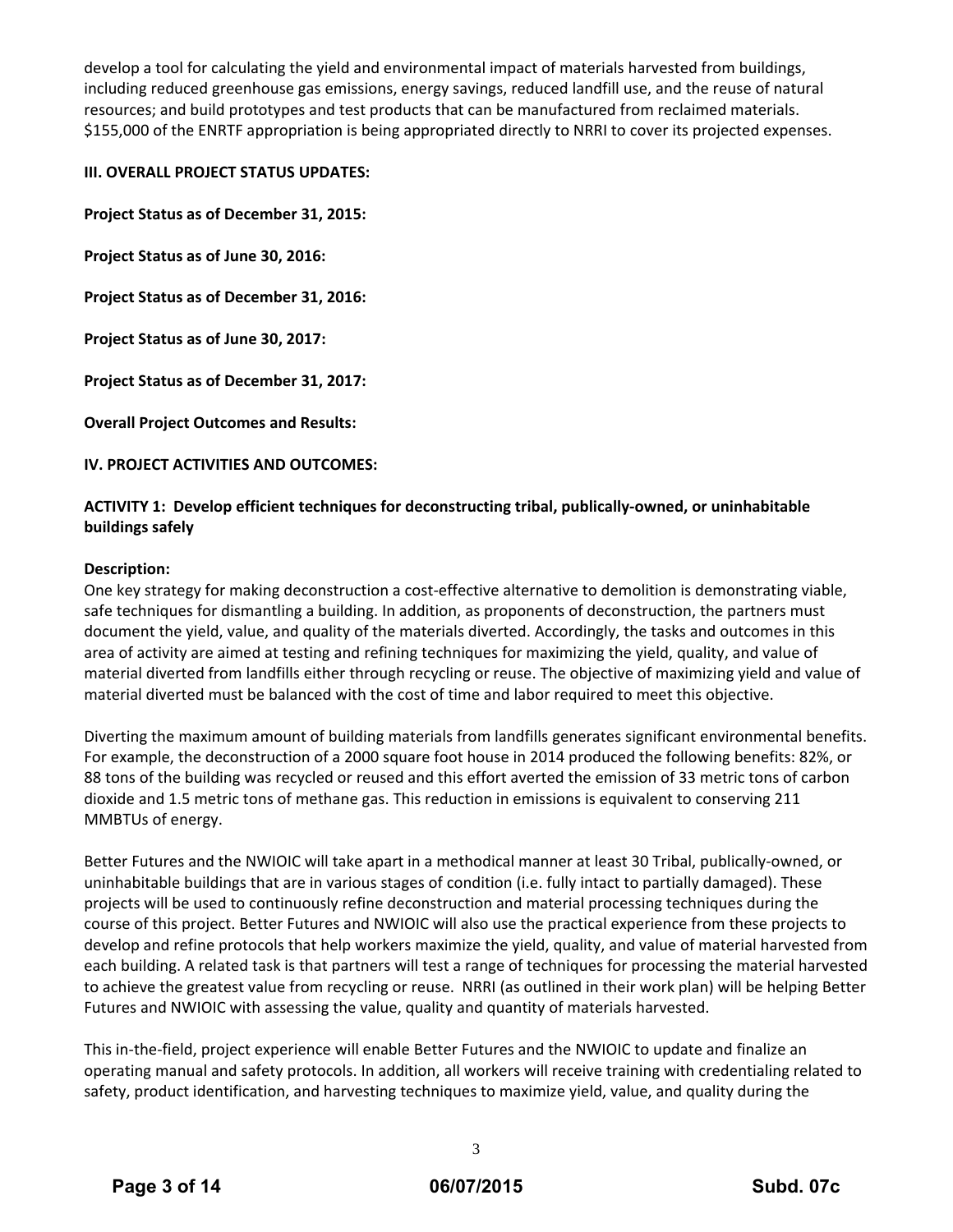deconstruction process. As with the operating manual and safety protocols, this training regimen will be refined and finalized during the course of the project.

#### **Summary Budget Information for Activity 1: ENRTF Budget: \$666,833**

# **Amount Spent: \$ 0 Balance: \$666,833**

|    | <b>Outcome</b>                                                                                                                                                                                                                                                                                                                                         | <b>Completion Date</b> |
|----|--------------------------------------------------------------------------------------------------------------------------------------------------------------------------------------------------------------------------------------------------------------------------------------------------------------------------------------------------------|------------------------|
| 1. | At least 30 tribal, publically-owned, or uninhabitable buildings, in various stages of<br>condition (i.e. fully intact to partially damaged) are deconstructed. Of the projected 30                                                                                                                                                                    | June 30, 2017          |
| 2. | buildings, 20 are expected to be located in the Twin Cities Area and 10 in North Central MN.<br>At least 40 different at-risk adults and two supervisors are hired and trained for<br>deconstruction work. LCCMR funding supports 29,000 hours of training and labor<br>for the 30 projects.                                                           | June 30, 2017          |
| 3. | On average, 75% of the materials from each building (estimated total weight of<br>2,600 tons) are reused or recycled and diverted from landfills.                                                                                                                                                                                                      | June 30, 2017          |
| 4. | A final report summarizing the following information is produced: the amount of<br>material recycled or reused and diverted from each building; the type of materials<br>recycled and reused from each building; and the quality and estimated value of the<br>materials recycled and reused.                                                          | June 30, 2017          |
| 5. | A final operating manual and safety protocol for building deconstruction is<br>produced. The manual will contain guidelines for maximizing the yield, value, and<br>quality of material harvested from buildings. The manual will also offer guidelines<br>for assessing the viability of deconstructing a building based on its age and<br>condition. | June 30, 2017          |

**Activity Status as of December 31, 2015:**

**Activity Status as of June 30, 2016:**

**Activity Status as of December 31, 2016:**

**Project Status as of June 30, 2017:**

**Project Status as of December 31, 2017:**

**Final Report Summary:**

#### **ACTIVITY 2: Promote deconstruction as a sustainable alternative to demolition and a establish a marketplace for reusing materials harvested from projects**

#### **Description:**

Another key strategy for making deconstruction a viable alternative to demolition is to introduce the value and benefits of deconstruction to a range of people in the community: homeowners, contractors, demolition companies, architects, Tribal, local, county and state government officials, and consumers. This effort to educate the community and public officials will consist of two objectives: promote the practice of deconstruction as a viable, cost effective alternative to demolition; and, increase awareness about the value and uses for materials harvested from buildings. A combination of information, promotion, and practical demonstrations are expected to generate a trend toward making deconstruction a common practice. In addition, these efforts are expected to increase the amount and types of materials being recycled and reused by consumers, contractors, architects, and government agencies.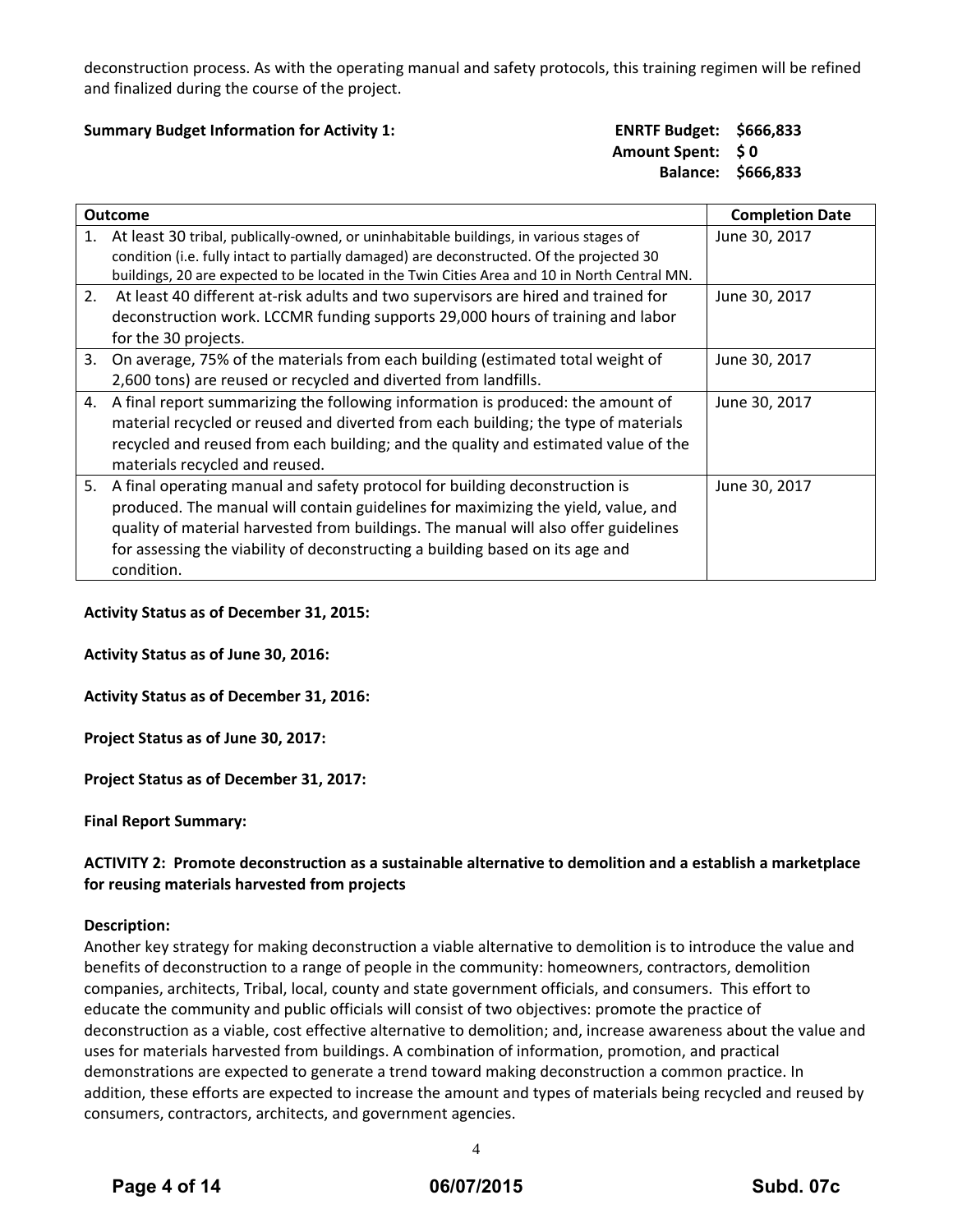The key activities in this area will consist of studying strategies and incentives used by public agencies across the country to promote the practice of deconstruction. In addition, we will study the practices of deconstruction and reuse organizations nationwide to determine their methods for promoting deconstruction and fostering a demand for reclaimed building materials.

This scan of practices nationwide will help inform the partner's efforts in Minnesota. Specifically, Better Futures and the NWIOIC will develop briefing materials outlining the "why, what and how" of deconstruction, including a primer on the environmental benefits of this practice compared to demolition. A strategy for promoting deconstruction within key sectors (homeowners, contractors, architects, demolition companies, and public agency officials) will be developed and implemented. Briefing materials will be tailored for each of these audiences. Outreach tactics will include making presentations at home improvement shows and conventions sponsored by architects and builders. We will also host seminars and offer presentations for local, county, tribal, and State government officials, focusing on those officials with responsibility for issuing demolition permits and increasing waste recycling rates. The goal of this education and promotion effort is to increase the practice of building deconstruction statewide. In addition, we will work with local, county and State officials to adopt incentives for deconstruction such as reduced permit fees and/or diversion goals for projects.

Another set of activities will be focused on increasing Better Futures' and the NWIOIC's expertise for valuing and creating a demand for materials reclaimed during the deconstruction process. This effort to foster a demand and marketplace for reclaimed materials is critical since our preliminary data indicates that using reclaimed materials generates a dramatically higher environmental benefit than recycling. For example, in 2014 Better Futures diverted 175 tons of building material from the landfill. 74% of this material was recycled and 26% was reused. Material reuse, however, accounted for 80% of the carbon emissions averted. 180 metric tons of CO2 emissions were avoided by reusing materials compared to only 46 metric tons of CO2 prevented by recycling materials.

A set of activities to increase demand for and promote the reuse of materials will be advanced during this project. Information about the environmental benefits and range of potential uses for reclaimed materials will be prepared. This information will be promoted and accessible via each partner's website. We will also promote reuse ideas at trade shows and remodeling fairs which target homeowners and crafts people. Social media will also be used to promote ideas for reuse and the range of materials available. A key tactic will consist of building and launching an on‐line store to promote the availability and sale of reclaimed materials.

**Summary Budget Information for Activity 2: ENRTF Budget: \$109,922**

**Amount Spent: \$ 0 Balance: \$109,922**

|    | <b>Outcome</b>                                                                         | <b>Completion Date</b> |
|----|----------------------------------------------------------------------------------------|------------------------|
|    | The practice of deconstruction and information regarding its environmental benefits    | June 30, 2017          |
|    | is widely promoted by:                                                                 |                        |
|    | Meeting with Tribal, local, county, and State officials who issue demolition permits,  |                        |
|    | demolish public buildings, and are responsible for increasing recycling rates;         |                        |
|    | Hosting information booths and seminars at home improvement shows, and trade           |                        |
|    | conventions for architects, contractors, and demolition companies.                     |                        |
|    | 2. At least six continuing education sessions regarding the practice and benefits of   | June 30, 2017          |
|    | deconstruction and the reuse of materials are hosted by the partners. Architects       |                        |
|    | and contractors are the prime audience for these sessions.                             |                        |
|    | 3. At least one Tribal government and three cities or counties or State agencies adopt | June 30, 2017          |
|    | incentives and/or material recycling and reuse goals for buildings targeted for        |                        |
|    | demolition.                                                                            |                        |
| 4. | Demand for reclaimed materials increases by 75% over the course of the project (as     | June 30, 2017          |

5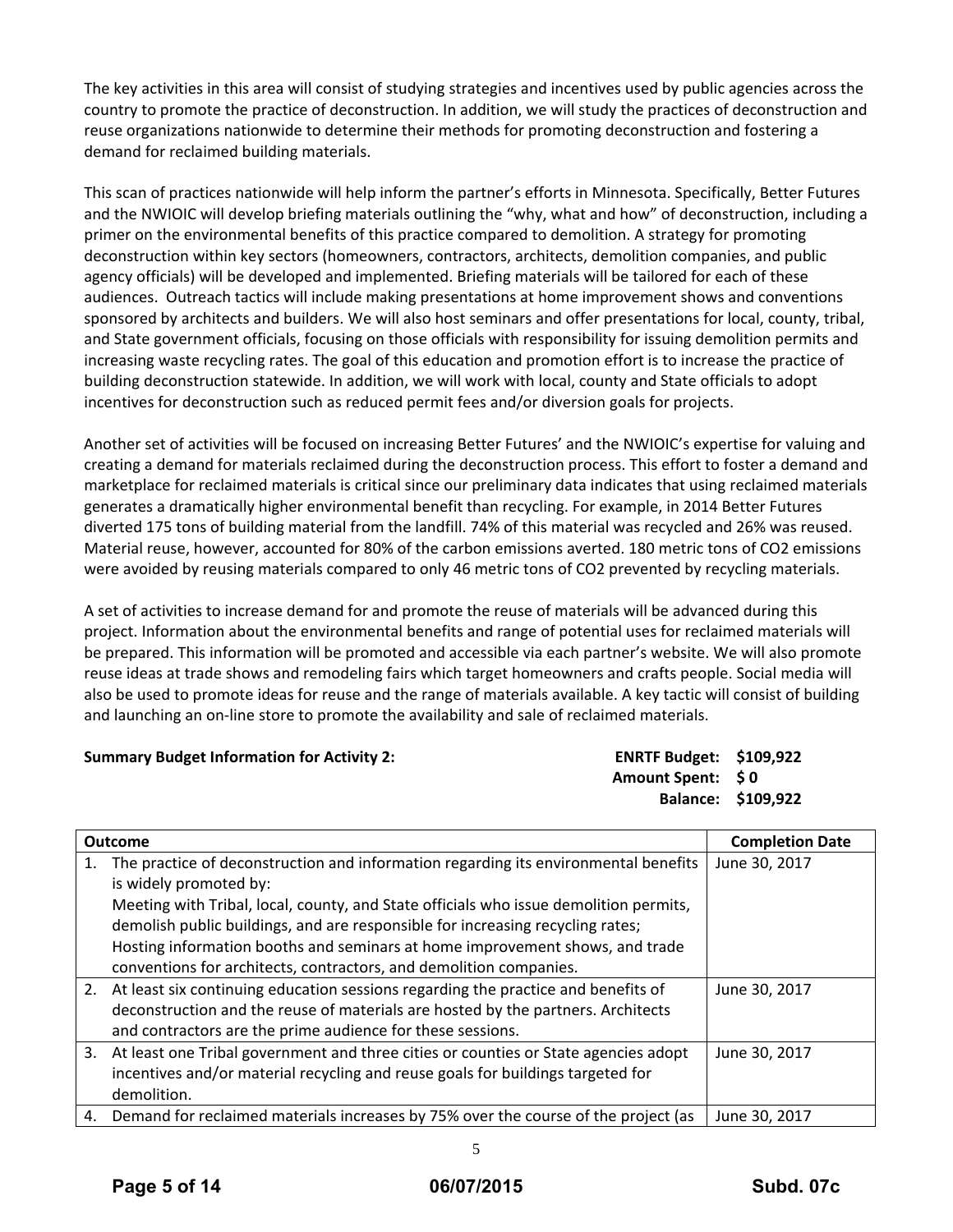| measured by Better Futures and NWIOIC revenue from the sale of material from<br>January 2016 through December 2017)                   |               |
|---------------------------------------------------------------------------------------------------------------------------------------|---------------|
| 5. Tribal, local, county, and State agencies begin using reclaimed materials for tables<br>and other types of basic office furniture. | June 30, 2017 |

**Activity Status as of December 31, 2015:**

**Activity Status as of June 30, 2016:**

**Activity Status as of December 31, 2016:**

**Project Status as of June 30, 2017:**

**Project Status as of December 31, 2017:**

**Final Report Summary:**

# **ACTIVITY: 3 Create and test higher value uses for reclaimed materials; develop markets for products made from reclaimed building materials**

#### **Description:**

The Natural Resources Research Institute at the University of Minnesota Duluth will identify and test potential products that can be manufactured from reclaimed materials. Please see their work plan for a project description and budget.

NRRI will also train Better Futures and Northwest OIC staff on manufacturing processes, standards, specifications, and equipment needed to build products. The NRRI will also offer advice to Better Futures and Northwest OIC staff as they prepare for and begin manufacturing products. As noted below, a small portion of the budget will be used to support this area of activity.

#### **Summary Budget Information for Activity 3:**

| <b>ENRTF Budget:</b> | \$68,246 |
|----------------------|----------|
| <b>Amount Spent:</b> | S O      |
| <b>Balance:</b>      | \$68,246 |

| Outcome                                                                            | <b>Completion Date</b> |
|------------------------------------------------------------------------------------|------------------------|
| Better Futures and the NWIOIC use reclaimed materials to create at least three new | LJune 30. 2017         |
| products such as end tables, conference tables, and counter tops.                  |                        |

**Activity Status as of December 31, 2015:**

**Activity Status as of June 30, 2016:**

**Activity Status as of December 31, 2016:**

**Project Status as of June 30, 2017:**

**Project Status as of December 31, 2017:**

**Final Report Summary:**

**ACTIVITY 4:** C**alculate the environmental impact of this project and deconstruction work.**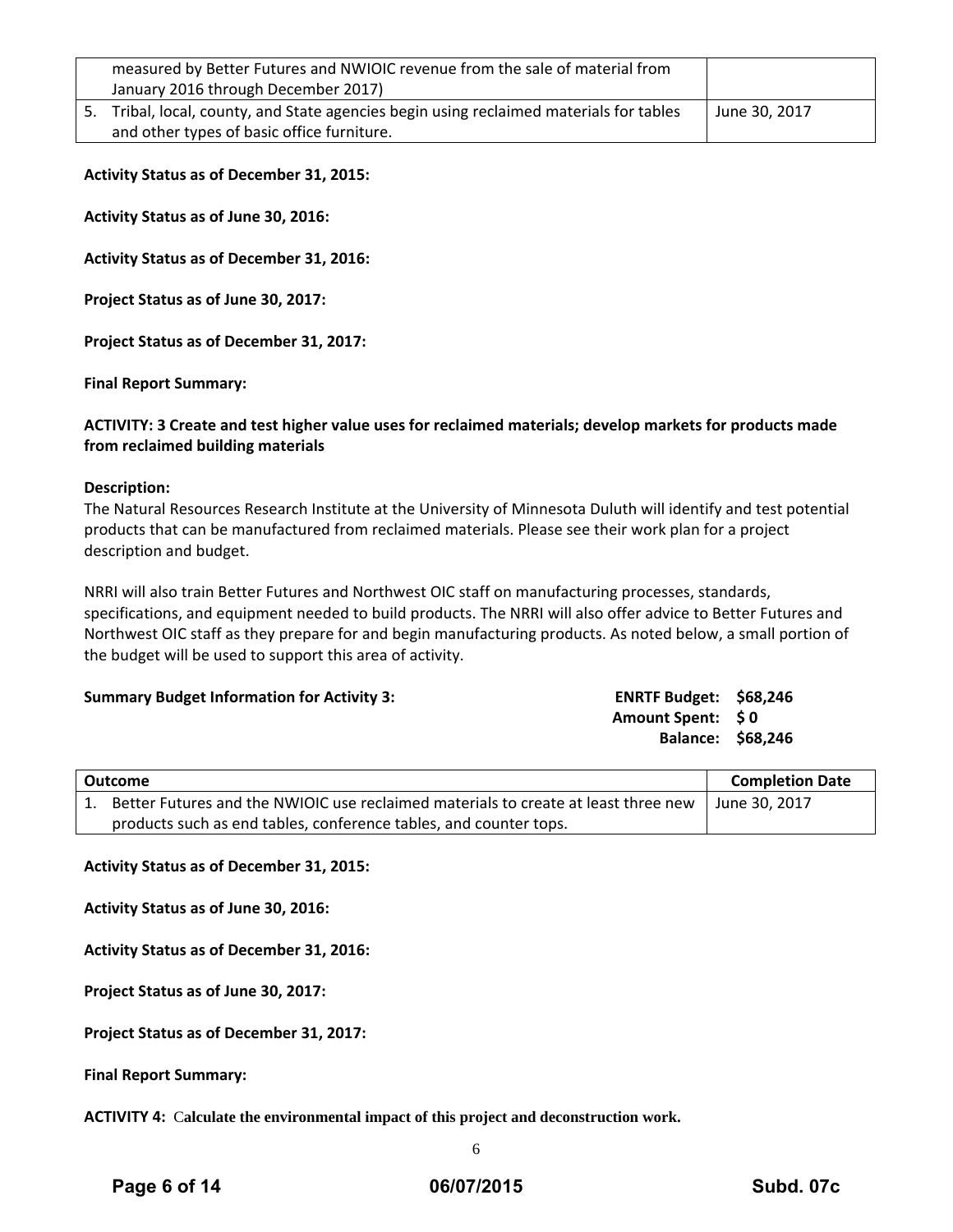# **Description:**

The Natural Resources Research Institute at the University of Minnesota Duluth will develop a formula for calculating the environmental impact of this project. Please see their work plan for a project description and budget.

**Activity Status as of December 31, 2015:**

**Activity Status as of June 30, 2016:**

**Activity Status as of December 31, 2016:**

**Project Status as of June 30, 2017:**

**Project Status as of December 31, 2017:**

**Final Report Summary:**

# **V. DISSEMINATION:**

#### **Description:**

As noted in the work plan, the partners intend to prepare marketing materials that promote the practice and multiple benefits of building deconstruction. These materials will focus on informing homeowners, architects, contractors, tribal governments, and government agencies (with a focus on North Central Minnesota and the Twin Cities). The partners also intend to identify key gatherings such as trade shows, industry conventions, and the State Fair to promote the practice of deconstruction and the reuse of used materials.

Better Futures will also Regular updates about the purpose and status of this project through its Facebook page and website (www.betterfuturesminnesota.com). Better Futures' newsletter is another outlet for providing updates and promoting deconstruction. This newsletter is distributed via e mail every other month. Finally, the partners intend to use an on‐line store to promote the reuse of materials and products made from reclaimed materials. This store will provide an additional outlet for promoting the practice of deconstruction and the reuse of used building materials.

**Status as of December 31, 2015:**

**Status as of June 30, 2016:**

**Status as of December 31, 2016:**

**Project Status as of June 30, 2017:**

**Project Status as of December 31, 2017:**

**Final Report Summary:**

#### **VI. PROJECT BUDGET SUMMARY:** **A. ENRTF Budget Overview:**

| <b>Budget Category</b> | \$ Amount | <b>Overview Explanation</b>                      |
|------------------------|-----------|--------------------------------------------------|
| <b>IPersonnel:</b>     | S 786.414 | Better Futures Project Manager: \$156,023 (77%   |
|                        |           | wages, 23% benefits); .60 FTE each year for 2    |
|                        |           | <u>lvears</u>                                    |
|                        |           | <b>NWIOIC Deconstruction Director: \$162,021</b> |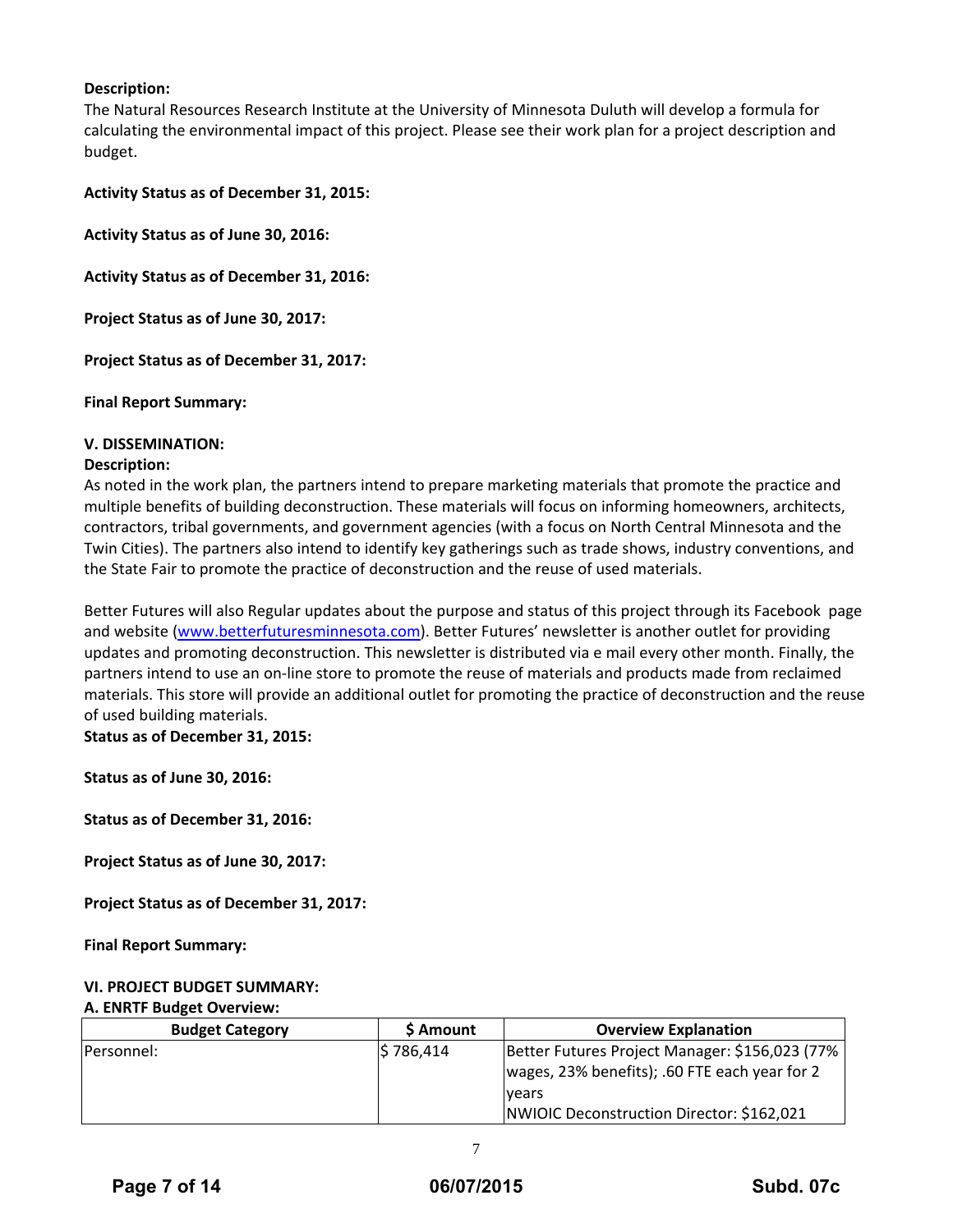|                                                    |          | (71% wages, 29% benefits); 1 FTE each year for    |
|----------------------------------------------------|----------|---------------------------------------------------|
|                                                    |          | 2 years                                           |
|                                                    |          | NWIOIC Work Crew: \$163,759 (62% wages, 38%       |
|                                                    |          | benefits); 2.3 FTE each year for 2 years          |
|                                                    |          | BFM Work Crew: \$188,950 (62% wages, 38%          |
|                                                    |          | benefits); 2.7 FTE each year for 2 years)         |
|                                                    |          | BFM Crew Chief: \$115,661 (69% wages, 31%         |
|                                                    |          | benefits); 1 FTE each year for 2 years            |
| Professional/Technical/Service Contracts: \$30,000 |          | Consultants (to be identified) to assist with     |
|                                                    |          | developing tools for estimating time to           |
|                                                    |          | complete a project and the projected value of     |
|                                                    |          | materials.                                        |
| Equipment/Tools/Supplies:                          | \$10,794 | \$5,397 estimated cost for initial supply of hand |
|                                                    |          | tools, small power tools, ladders, and safety     |
|                                                    |          | gear such as harnesses, glasses, vests, gloves    |
|                                                    |          | and hard hats for NW OIC; \$5,397 estimated       |
|                                                    |          | cost for replenishing tools and safety            |
|                                                    |          | equipment due to wear and tear for Better         |
|                                                    |          | <b>Futures</b>                                    |
| Travel Expenses in MN:                             | \$7,792  | Travel to Duluth, Minneapolis and Bemidji areas   |
|                                                    |          | for project activities associated with            |
|                                                    |          | deconstruction of buildings. Mileage: \$4,492     |
|                                                    |          | (10 trips to MSP, 5 to Duluth, 5 to Bemidji);     |
|                                                    |          | Lodging: \$1,860 (30 nights); and Meals: \$1,440  |
|                                                    |          | $(30 \text{ days})$                               |
| Other:                                             | \$10,000 | Estimated cost of safety training and training    |
|                                                    |          | related to proper use of tools; exact cost and    |
|                                                    |          | provider(s) of training to be determined.         |
| TOTAL ENRTF BUDGET: \$845,000                      |          |                                                   |

**Explanation of Use of Classified Staff:**

**Explanation of Capital Expenditures Greater Than \$5,000:**

**Number of Full‐time Equivalents (FTE) Directly Funded with this ENRTF Appropriation: 7.6**

**Number of Full‐time Equivalents (FTE) Estimated to Be Funded through Contracts with this ENRTF Appropriation: .25**

**B. Other Funds:**

|                           | \$ Amount | \$ Amount |                                  |
|---------------------------|-----------|-----------|----------------------------------|
| <b>Source of Funds</b>    | Proposed  | Spent     | Use of Other Funds               |
| Non-state                 |           |           |                                  |
| To be determined          | \$65,000  |           | Box truck, pickup truck, trailer |
| To be determined          | \$20,000  |           | Out of state travel              |
| To be determined          | \$210,000 |           | Administrative overhead          |
| <b>State</b>              |           |           |                                  |
|                           |           |           |                                  |
| <b>TOTAL OTHER FUNDS:</b> | \$295,000 |           |                                  |

**VII. PROJECT STRATEGY:**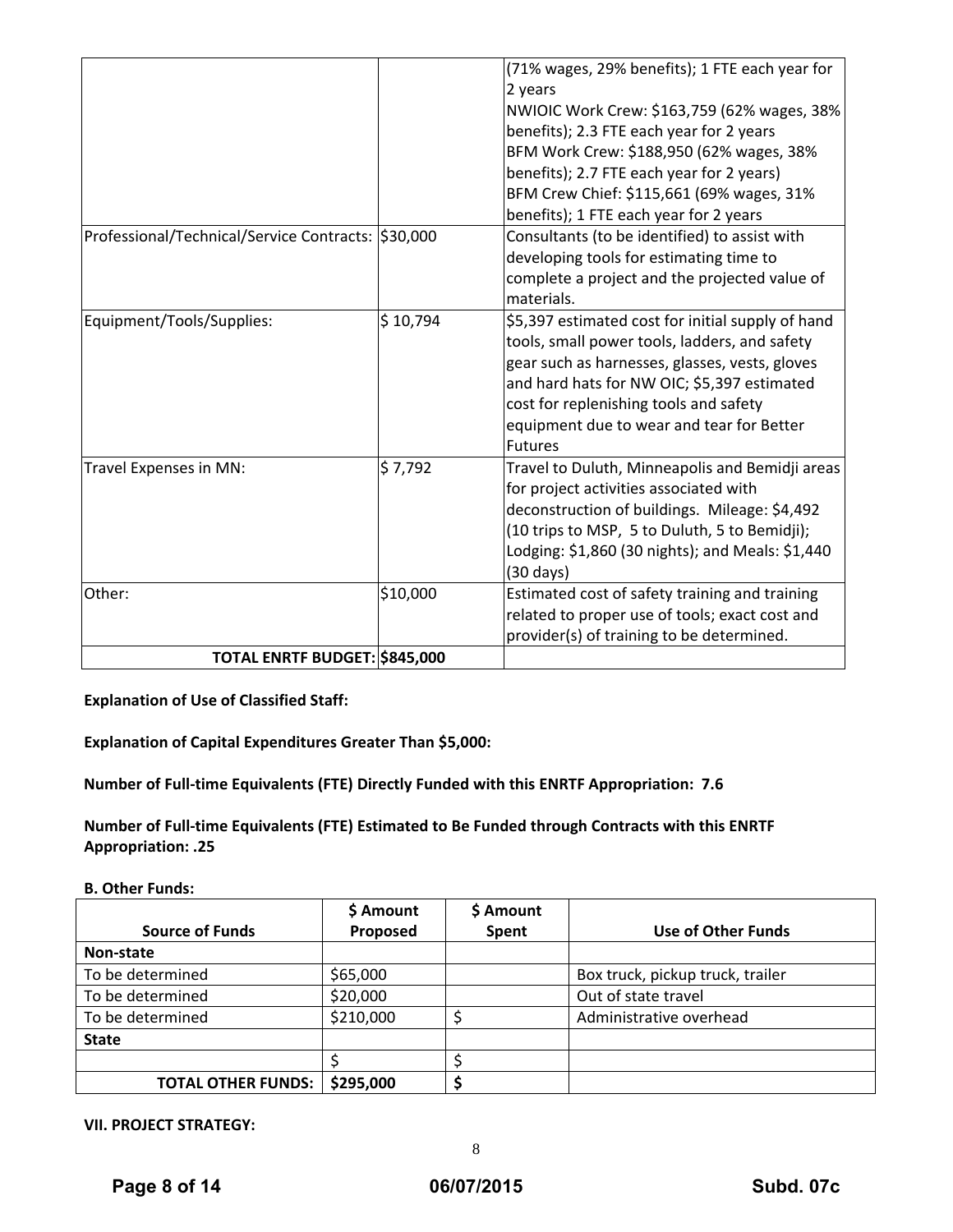# **A. Project Partners:**

This endeavor is a partnership between Better Futures Minnesota (Minneapolis) and the Northwest Indian OIC (Bemidji). Better Futures will serve as the project manager. Both agencies are committed to supporting at risk adults who are committed to changing their lives and lifestyles. Job creation and employment are core activities for both. For the past four years, Better Futures has been working with counties, contractors, and the MPCA to promote the practice of building deconstruction and develop markets and alternative uses for construction waste diverted from landfills. Their experience informs the proposal outlined in this work plan. Better Futures is partnering with the Northwest OIC to help build their capacity to provide this service in North Central Minnesota. The University of Minnesota Duluth's Natural Resources Research Institute (NRRI) recently began working with Better Futures to identify, prototype and assess uses for reclaimed materials. This grant will enable NRRI to increase their level of research and assistance for both Better Futures and the Northwest Indian OIC.

The following is a summary of each partner's role and responsibilities during this project. To advance this plan and achieve the outcomes outlined in the plan, the partners intend to meet monthly via conference call and hold face to face meetings each quarter.

# **Better Futures Minnesota:**

- 1. Serve as Project Manager with overall responsibility for:
	- A. Preparing LCCMR work plan and budget and submitting status and final reports to the LCCMR
	- B. Organizing and shepherding the partnership, including managing contracts with each partner, establishing and monitoring work plans with each partner, and hosting monthly video meetings and quarterly face‐to‐face meetings with partners.
- 2. Take the lead on testing and refining efficient techniques for taking apart buildings
- 3. Develop, disseminate and update as needed operating manuals and protocols to maximize the amount of material recovered from deconstruction properties and diverted from landfills;
- 4. Develop, disseminate, and update as needed a training regimen related to safety, product identification, and harvesting techniques to maximize the yield, value and quality of materials from deconstruction properties
- 5. Hire, train, and supervise Better Futures crew chiefs and workers
- 6. Assist NRRI with assessing the quality, quantity, and value of materials harvested during the deconstruction process
- 7. Assist NRRI with developing strategies that maximize quality and quantity of materials harvested from buildings in various states of condition
- 8. With advice and assistance from NRRI and the Northwest Indian OIC, develop marketing handouts and implement a statewide promotion strategy targeting homeowners, architects, contractors and government agencies
- 9. With advice and assistance from NRRI and the Northwest Indian OIC, develop expertise for valuing and selling materials using on-line stores and auctions
- 10. Take the lead on recommending strategies for sustaining the practice of deconstruction statewide
- 11. With the NRRI and the Northwest Indian OIC, promote deconstruction services and materials, and the environmental benefits of this approach through relations with trade groups, trade shows, social media, and web pages
- 12. Assist NRRI with studying model deconstruction/diversion policies from across the country; take the lead on drafting model policy and practice options for Tribal, local, county and State government agencies to consider
- 13. Work with Tribal, State, county, and local agencies to implement public policies and practices that promote deconstruction as an environmentally beneficial alternative to demolition
- 14. Deconstruct up to 20 properties in various states of condition
- 15. Work with the NRRI to develop and test products that can be manufactured from reclaimed materials
- 16. Prepare an operating and financial plan to launch the manufacture of at least three products from deconstruction reclaimed materials. This plan may result in products being made by Better Futures or NW OIC independently or in cooperation with each other.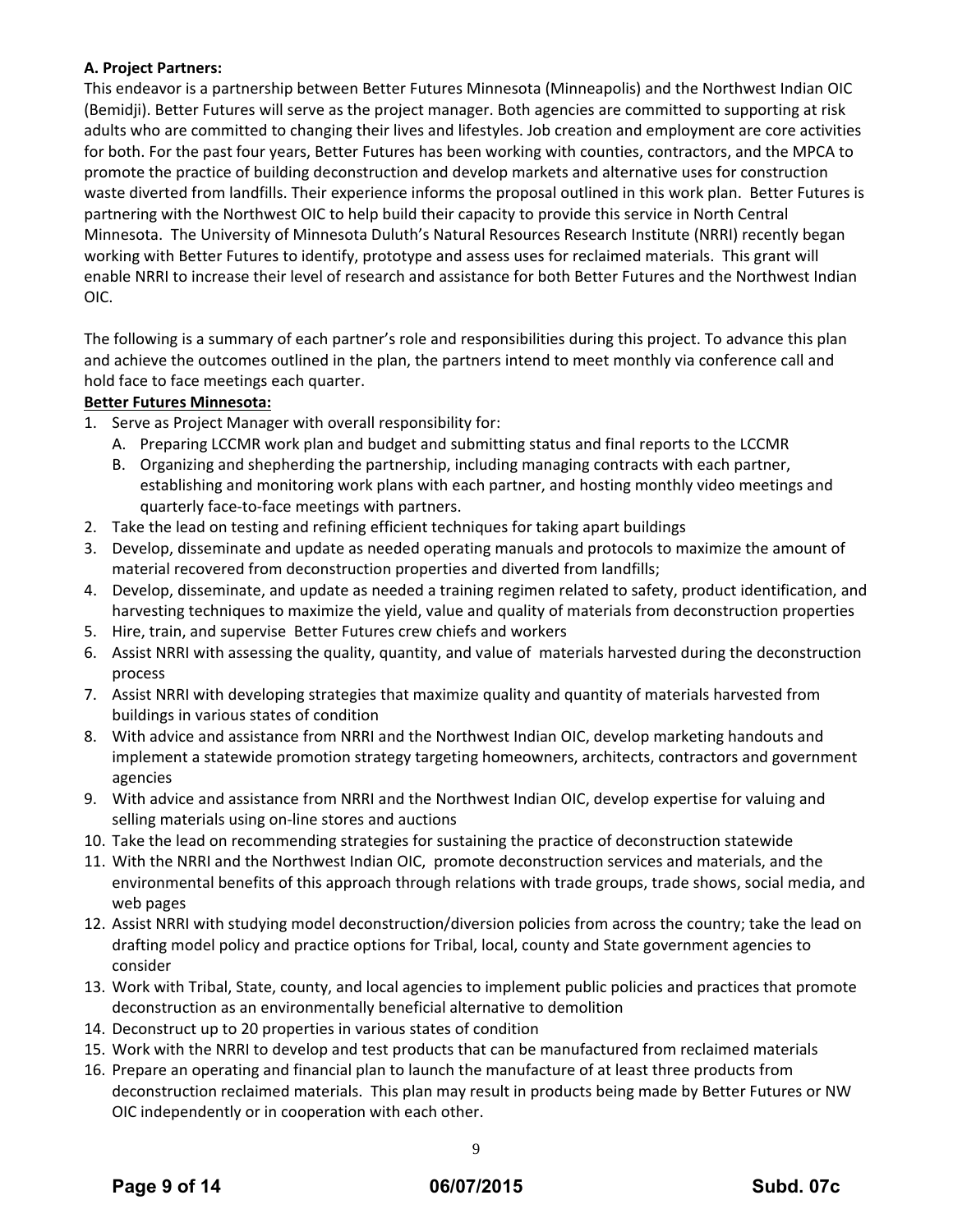# **Natural Resources Research Institute at the University of Minnesota Duluth:**

- 1. Assess the quality, quantity, type, and value of materials harvested during the deconstruction process
- 2. Develop strategies that maximize the quality and quantity of materials harvested from buildings that are in various states of condition and assess the value, quality, and quantity of materials harvested
- 3. Identify or develop a tool for calculating the yield and environmental impact of materials harvested from buildings, including reduced greenhouse gas emissions, energy savings, reduced landfill use, and the reuse of natural resources
- 4. Study and benchmark this venture against similar endeavors across the nation (i.e. their techniques, products, and the policies that support these techniques and products) with an emphasis on integrating the values and traditions of the Native American and African American cultures
- 5. Build prototypes and test products that can be manufactured from reclaimed materials
- 6. Review and test prototypes with potential customers; identify viable products
- 7. Develop manufacturing plan, identify equipment, and provide technical support, product specifications and quality assurance for each viable product in cooperation with Better Futures MN and NW Indian OIC

# **Northwest Indian OIC**

- 1. Help test and inform the development of efficient techniques for taking apart buildings
- 2. Contribute to the drafting and updates of operating manuals and protocols related to material recovery and waste diversion;
- 3. Assist with drafting and training regimens related to safety, product identification, and harvesting techniques
- 4. Hire, train, and supervise NW OIC crew chief and workers
- 5. Assist NRRI with assessing the quality, quantity, and value of materials harvested during the deconstruction process
- 6. Assist NRRI with developing techniques that maximize quality and quantity of materials harvested from buildings in various states of condition
- 7. Assist with drafting a business and financial plan for sustaining this enterprise when start up funding, including the LCCMR funding ends
- 8. Assist NRRI with studying model deconstruction/diversion policies from across the country; take the lead on drafting model policy and practice options for Tribal, local, county and State government agencies to consider
- 9. Work with Tribal, State, county, and local agencies to implement public policies and practices that promote deconstruction as an environmentally beneficial alternative to demolition
- 10. Deconstruct up to 10 properties in various states of condition
- 11. Work with the Natural Resources Research Institute to develop and test products that can be manufactured from reclaimed materials
- 12. Prepare an operating and financial plan to launch the manufacture of at least three products from deconstruction reclaimed materials. This plan may result in products being made by Better Futures or NW OIC independently or in cooperation with each other.

# **B. Project Impact and Long‐term Strategy:**

By adopting deconstruction on a broad‐scale, Minnesota can achieve significant reductions in greenhouse gas emissions, reduce the amount of waste buried in landfills, and increase the amount of materials reused. There are, however, a set of challenges that hinder the development of deconstruction into a standard practice statewide. These include:

1. At present, there is no economic model to support this line of work. The cost of dumping in Minnesota is much cheaper than recycling and reuse and there are no established marketplaces for selling reclaimed materials. A new economic model must be developed and changes in public policy and practice are the main drivers for helping to foster this new model.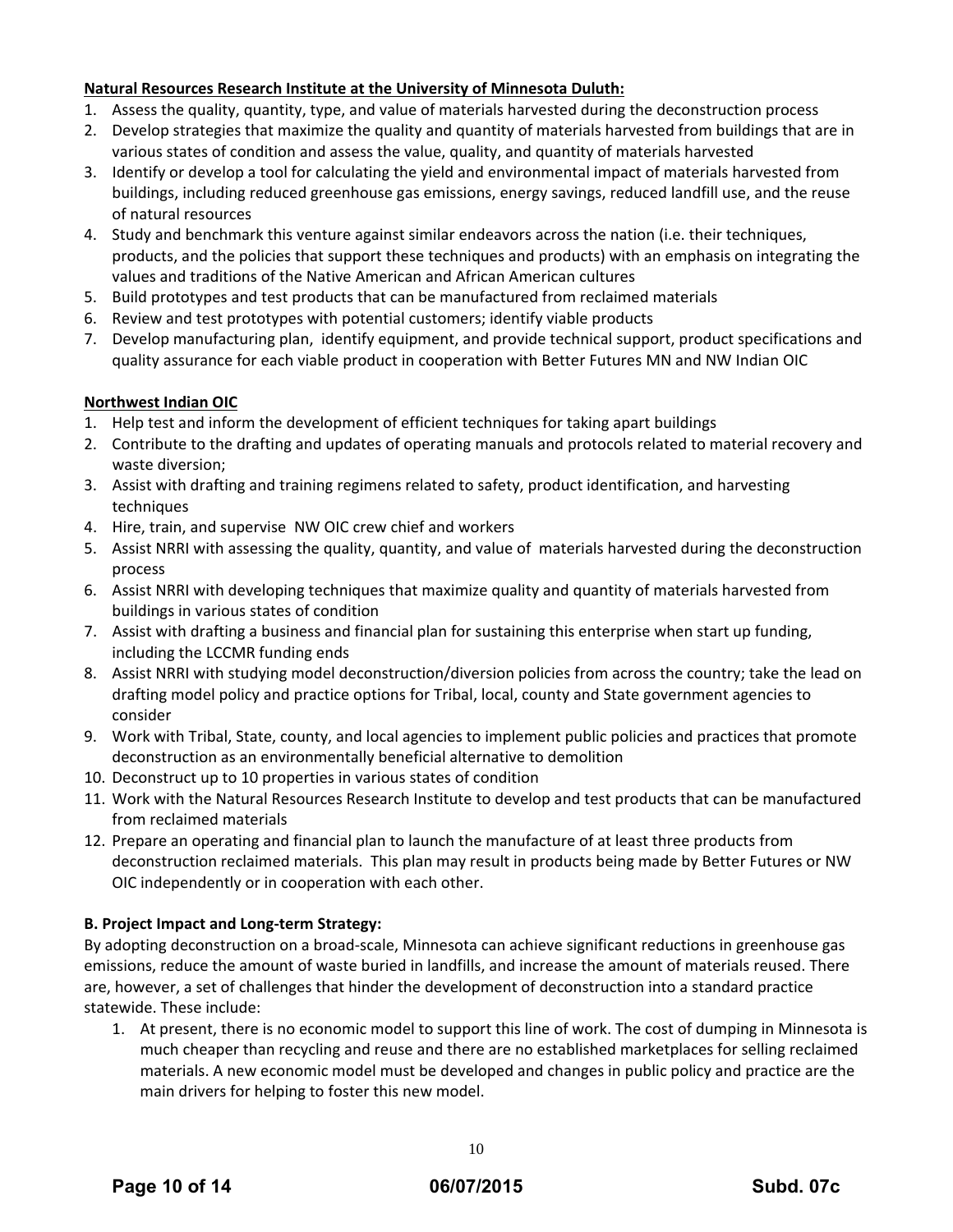- 2. Local and State government is presently focused on the lowest bid to remove buildings and there is no current policy or incentives to take into account the additional jobs and environmental benefits that would be achieved from deconstruction.
- 3. Launching a new line of business and reaching a level of stability takes time (at least five years) and sufficient startup capital.
- 4. The State is an under-developed market for deconstruction, meaning that no one is offering this service, there is no prominent marketplace for selling used or reclaimed materials, and current public policy undermines attempts to develop the market more fully. This is both a challenge and an opportunity.
- 5. At present, there is only one appraiser who is willing to provide private owners with an appraisal for the goods donated to Better Futures. And this appraiser has very limited experience with the method for appraising harvested materials and complying with IRS policies.

This project is focused on addressing these challenges. The four activities being funded over the two year grant period: (1) Developing efficient techniques for deconstructing buildings safely; (2) Marketing deconstruction and establishing a marketplace for selling reclaimed materials; (3) Creating, manufacturing, and marketing products made from reclaimed materials; (4) Calculating the environmental impact of this project and deconstruction work; are formulated to demonstrate the economic, social and economic value of deconstruction. In addition, the partner's experience gained and data generated will help inform the development of policies and practices to support deconstruction as an alternative to demolition. These new policies and practices will also help foster a marketplace for the reuse and reclamation of used building reused materials. And the experience and data will help inform strategies to support deconstruction as a financially viable practice statewide. Long term, deconstruction can become a financially sustainable line of business once the level of work generates adequate revenue from dismantling buildings, selling used materials, and selling products manufactured from reclaimed materials.

# **C. Funding History:**

| <b>Funding Source and Use of Funds</b> | <b>Funding Timeframe</b> | <b>S</b> Amount |
|----------------------------------------|--------------------------|-----------------|
| <b>MN Pollution Control Agency</b>     | 11/15/12-6/30/14         | \$18,833        |
|                                        |                          |                 |
|                                        |                          |                 |

# **IX. VISUAL COMPONENT or MAP(S):**

Please see Attachment A

# **X. RESEARCH ADDENDUM:**

# **XI. REPORTING REQUIREMENTS:**

Periodic work plan status update reports will be submitted no later than: December 31, 2015; June 30, 2016; December 31, 2016; June 30, 2017; and December 30, 2017. A final report and associated products will be **submitted no later than August 31, 2018.**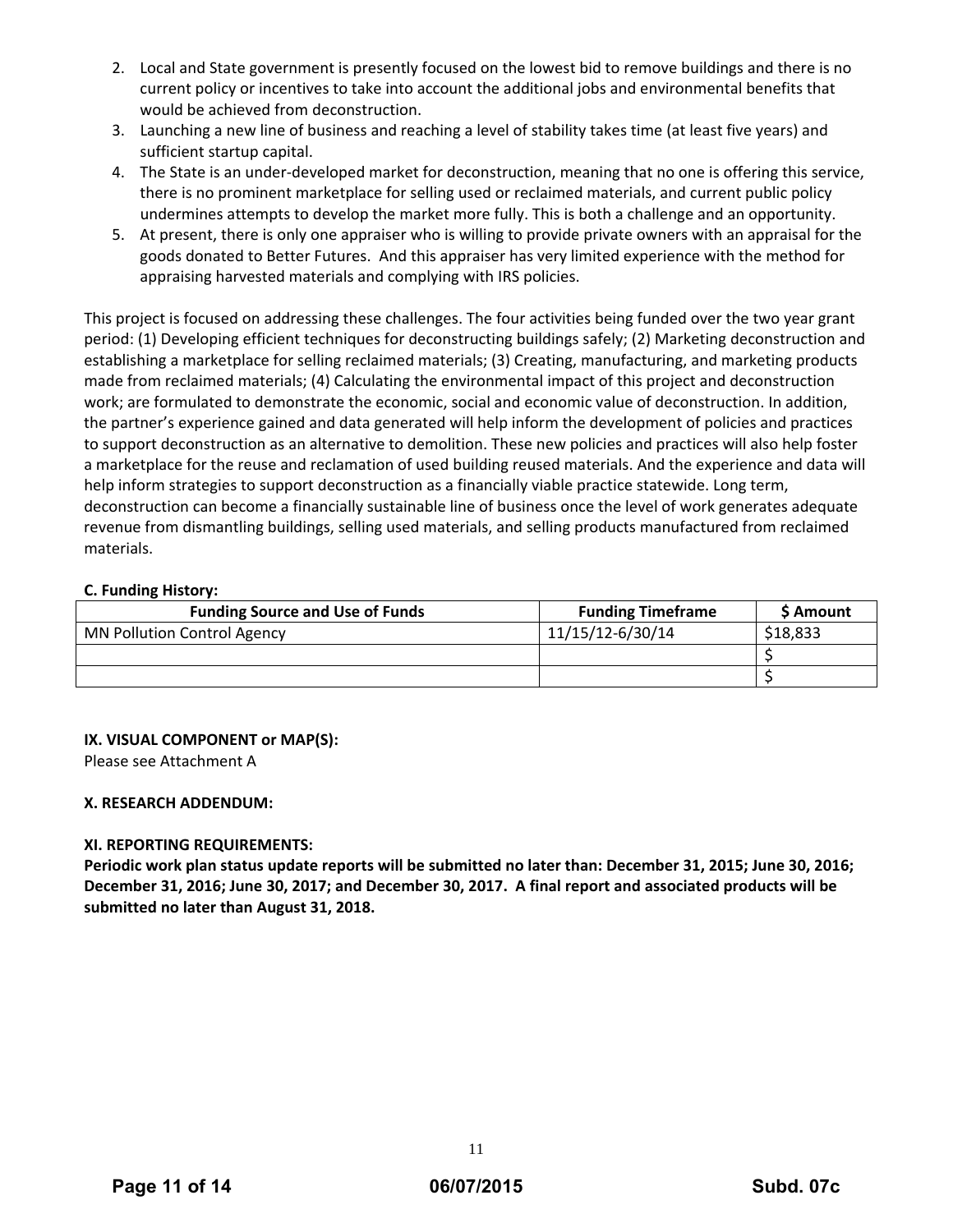#### **Environment and Natural Resources Trust Fund**

**M.L. 2015 Project Budget**

**Project Title:** Building Deconstruction to Reduce Greenhouse Gas Emissions and Solid Waste

**Legal Citation:** Fill in your project's legal citation from the appropriation language - this will occur after the 2015 legislative session.

**Project Manager:** Steve Thomas

**Organization:** The NetWork for Better Futures

**M.L. 2015 ENRTF Appropriation: \$**1,000,000

**Project Length and Completion Date:** 3 Years, June 30, 2018 **Date of Report:** 4-23-15

| ENVIRONMENT AND NATURAL RESOURCES TRUST<br><b>FUND BUDGET</b>                                                                                                                                                                                                                                                                                                                  | <b>Activity 1</b><br><b>Budget</b>                                                                 | Amount<br><b>Spent</b> | <b>Activity 1</b><br><b>Balance</b>                                                                                                          | <b>Activity 2</b><br><b>Budget</b> | Amount<br>Spent                                                                                                                         | <b>Activity 2</b><br><b>Balance</b> | <b>Activity 3</b><br><b>Budget</b> | Amount<br>Spent | Activity 3<br><b>Balance</b> | <b>Activity 4</b><br><b>Budget</b> | Amount<br>Spent | <b>Activity 4</b><br><b>Balance</b> | <b>TOTAL</b><br><b>BUDGET</b> | <b>TOTAL</b><br><b>BALANCE</b> |
|--------------------------------------------------------------------------------------------------------------------------------------------------------------------------------------------------------------------------------------------------------------------------------------------------------------------------------------------------------------------------------|----------------------------------------------------------------------------------------------------|------------------------|----------------------------------------------------------------------------------------------------------------------------------------------|------------------------------------|-----------------------------------------------------------------------------------------------------------------------------------------|-------------------------------------|------------------------------------|-----------------|------------------------------|------------------------------------|-----------------|-------------------------------------|-------------------------------|--------------------------------|
| <b>BUDGET ITEM</b>                                                                                                                                                                                                                                                                                                                                                             | Develop efficient techniques for<br>deconstructing tribal and publically-owned<br>buildings safely |                        | Promote deconstruction as a sustainable<br>alternative to demolition and establish a<br>marketplace for materials harvested from<br>projects |                                    | Create and test higher value uses for<br>reclaimed materials; develop markets for<br>products made from reclaimed building<br>materials |                                     |                                    |                 |                              |                                    |                 |                                     |                               |                                |
| <b>Personnel (Wages and Benefits)</b>                                                                                                                                                                                                                                                                                                                                          | \$628,048                                                                                          |                        | \$628,048                                                                                                                                    | \$91,930                           |                                                                                                                                         | \$91,930                            | \$66,437                           |                 | \$66,437                     | \$0                                |                 | \$0                                 | \$786,414                     | \$786,414                      |
| Project Manager: \$156,023 (77% wages, 23% benefits); .6<br>FTE each year for 2 years<br>BFM Work Crew: \$188,950 (62% wages, 38% benefits); 2.7<br>FTE each year for 2 years)                                                                                                                                                                                                 |                                                                                                    |                        |                                                                                                                                              |                                    |                                                                                                                                         |                                     |                                    |                 |                              |                                    |                 |                                     |                               |                                |
| BFM Crew Chief: \$115,661 (69% wages, 31% benefits); 1<br>FTE each year for 2 years<br>NWIOIC Deconstruction Director: \$162,021 (71% wages,<br>29% benefits); 1 FTE each year for 2 years<br>NWIOIC Work Crew: \$163,759 (62% wages, 38% benefits);                                                                                                                           |                                                                                                    |                        |                                                                                                                                              |                                    |                                                                                                                                         |                                     |                                    |                 |                              |                                    |                 |                                     |                               |                                |
| 2.3 FTE each year for 2 years                                                                                                                                                                                                                                                                                                                                                  |                                                                                                    |                        |                                                                                                                                              |                                    |                                                                                                                                         |                                     |                                    |                 |                              |                                    |                 |                                     |                               |                                |
| <b>Professional/Technical/Service Contracts</b><br>TBD: Consultant to develop template and formula for cost<br>estimating and assist with identifying and valuing materials                                                                                                                                                                                                    | #REF!                                                                                              |                        | #REF!                                                                                                                                        | #REF!                              |                                                                                                                                         | #REF!                               | #REF!                              |                 | #REF                         | #REF!                              |                 | #REF                                | #REF!                         | #REF!                          |
| Equipment/Tools/Supplies                                                                                                                                                                                                                                                                                                                                                       | \$10,794                                                                                           |                        | \$10,794                                                                                                                                     | \$0                                |                                                                                                                                         | \$0                                 | \$0                                |                 | \$0                          | \$0                                |                 | \$0                                 | \$10,794                      | \$10.794                       |
| Hand and power tools and personnel safety equipment; tool<br>belts for workers, starter supply of power and hand tools for<br>NW OIC workers, replacement small tools for both agencies;<br>hard hats, vests, eye protection, gloves, and steel inserts for<br>boots. Specific costs and exact items to be determined.<br>General woodworking supplies, saw blades, adhesives, |                                                                                                    |                        |                                                                                                                                              |                                    |                                                                                                                                         |                                     |                                    |                 |                              |                                    |                 |                                     |                               |                                |
| wood finishes, cutting bits, stains, hardware,                                                                                                                                                                                                                                                                                                                                 |                                                                                                    |                        |                                                                                                                                              |                                    |                                                                                                                                         |                                     |                                    |                 |                              |                                    |                 |                                     |                               |                                |
| <b>Travel expenses in Minnesota</b><br>Travel to Duluth, Minneapolis and Bemidji areas for project<br>activities associated with deconstruction of buildings.<br>Mileage: \$4,492 (10 trips to MSP, 5 to Duluth, 5 to Bemidii);<br>Lodging: \$1,860 (30 nights); and Meals: \$1,440 (30 days)                                                                                  | \$2,991                                                                                            |                        | \$2,991                                                                                                                                      | \$2,992                            |                                                                                                                                         | \$2.992                             | \$1,809                            |                 | \$1,809                      | \$0                                |                 | \$0                                 | \$7,792                       | \$7,792                        |
| Other<br>Estimated cost of safety training and training related to<br>proper use of tools; exact cost and provider(s) of training to<br>be determined                                                                                                                                                                                                                          | \$10,000                                                                                           |                        | \$10,000                                                                                                                                     | \$0                                |                                                                                                                                         | \$0                                 | \$0                                |                 | \$0                          | \$0                                |                 | \$0                                 | \$10,000                      | \$10,000                       |
| Shipping of samples and prototypes                                                                                                                                                                                                                                                                                                                                             |                                                                                                    |                        |                                                                                                                                              |                                    |                                                                                                                                         |                                     |                                    |                 |                              |                                    |                 |                                     |                               |                                |
| Laboratory testing of energy content of wood samples                                                                                                                                                                                                                                                                                                                           |                                                                                                    |                        |                                                                                                                                              |                                    |                                                                                                                                         |                                     |                                    |                 |                              |                                    |                 |                                     |                               |                                |
| Grinding of wood materials that are not usable in sold form<br>by a commercial wood grinding company<br><b>COLUMN TOTAL</b>                                                                                                                                                                                                                                                    | #REF!                                                                                              |                        |                                                                                                                                              | #REF!                              |                                                                                                                                         |                                     | #REF!                              |                 |                              | #REF!                              |                 |                                     | #REF!                         | #REF!                          |